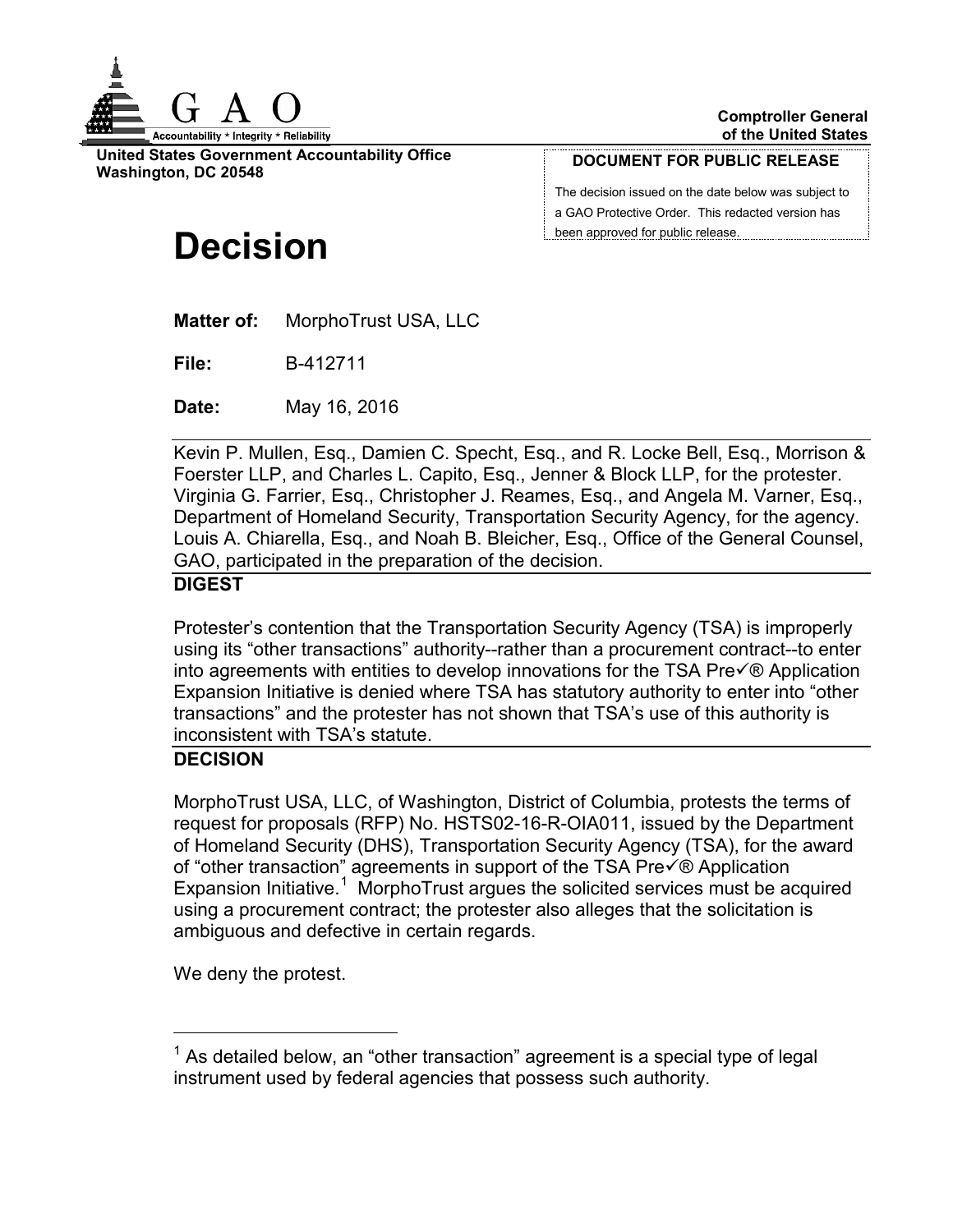#### BACKGROUND

In the aftermath of the terrorist hijackings and crashes of passenger aircraft on September 11, 2001, the Congress passed, and the President signed, the Aviation and Transportation Security Act (ATSA), Pub. L. No. 107-71, 115 Stat. 597 et seq. (2001), codified at 49 U.S.C. § 114. The ATSA established TSA as a new agency, originally within the Department of Transportation (DOT) and then subsequently within DHS, and tasked it with security responsibilities for all modes of transportation overseen by DOT and other related activities. As part of its mission to ensure aviation security, TSA was made responsible for passenger security, including security screening at various security checkpoints throughout commercial airports. To fulfill this mission, TSA thereafter hired and deployed security screeners, security managers, law enforcement officers, and intelligence and support personnel to screen all passengers and property at the nation's domestic airports (see Resource Consultants, Inc., B-290163, B-290163.2, June 7, 2002, 2002 CPD ¶ 94 for additional details).

Relevant to the protest here, the ATSA also specified TSA's authority to conduct aviation passenger security prescreening as follows:

In general. The Under Secretary of Transportation for Security may take the following actions:

\* \* \* \* \*

 (3) Establish requirements to implement trusted passenger programs and use available technologies to expedite the security screening of passengers who participate in such programs, thereby allowing security screening personnel to focus on those passengers who should be subject to more extensive screening.

49 U.S.C. § 114 note.

On October 22, 2015, TSA issued the current RFP, competitively seeking proposals for the TSA Pre $\sqrt{\theta}$  Application Expansion Initiative. In general terms, the TSA  $Pre\sqrt{\theta}$  Program is "an expedited security screening program connecting travelers departing from airports within the United States with smarter security and a better air travel experience. Passengers considered low-risk who qualify for the program can receive expedited screening either as a member of the program or another specific trusted traveler group." See https://www.tsa.gov/tsa-precheck (last visited on May 10, 2016). As a result of the voluntary TSA Pre $\sqrt{\theta}$  screening, pre-approved airline travelers are then permitted to leave on their shoes, light outerwear and belt,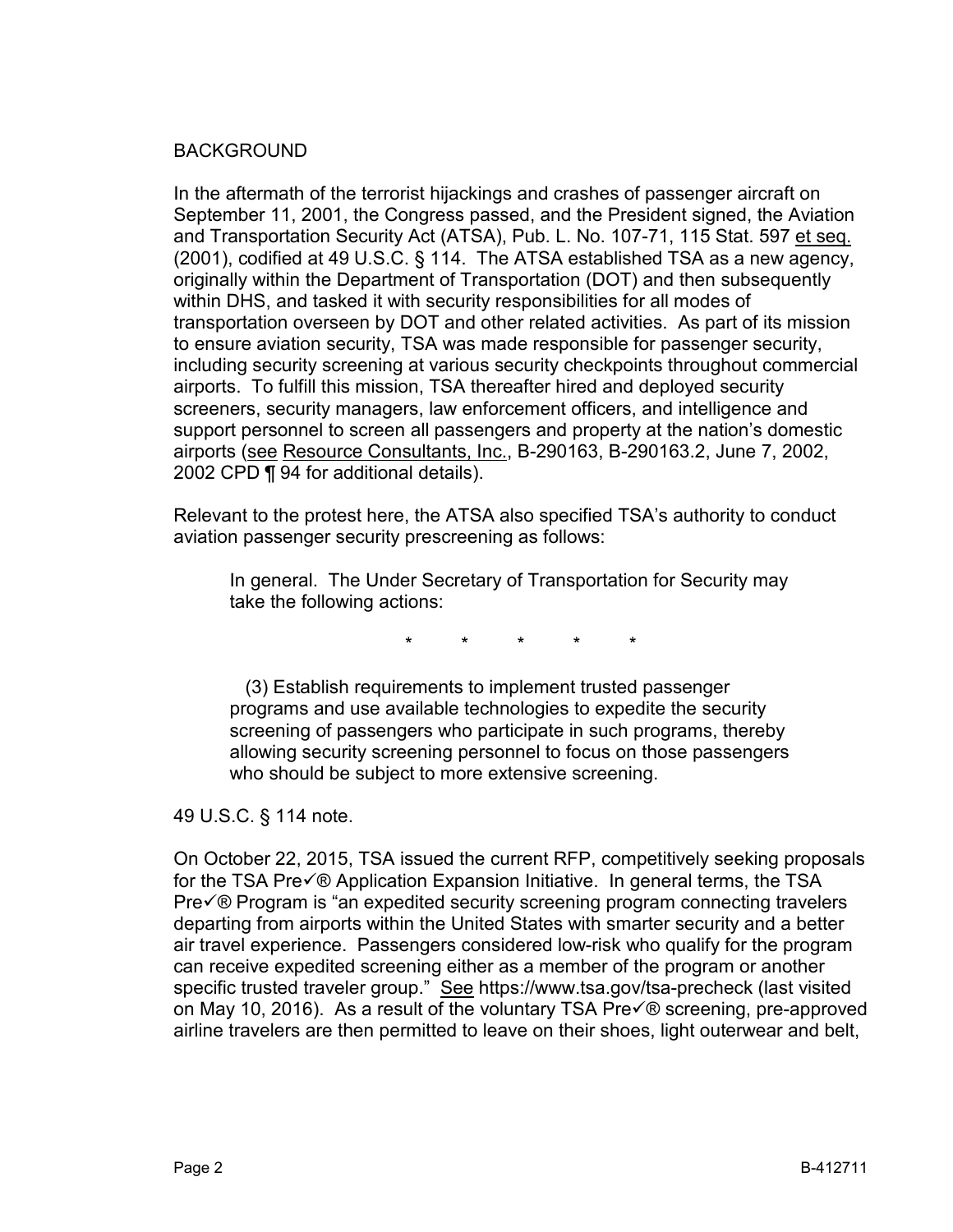keep their laptop in its case, and leave their "3-1-1" compliant liquid/gels bag in a carry-on in select screening lanes. $^2$  $^2$  Statement of Work (SOW) at 1.

The RFP described the purpose and scope of the TSA Pre $\sqrt{\theta}$  Application Expansion Initiative as follows:

The purpose of this Statement of Work (SOW) is to identify the tasks necessary to develop, deliver, and deploy private sector application capabilities expanding the public's enrollment opportunities for TSA  $PreV@$  . . . .

TSA requests ready-to-market solutions to add private sector application capabilities for the TSA Pre $\sqrt{\theta}$  Application Program to increase the public's enrollment access to the TSA Pre $\sqrt{\theta}$  program. As a secondary benefit, increasing enrollment access may lead to increasing scale for TSA Pre $\sqrt{\mathcal{O}}$  and providing the ability for TSA to identify known travelers.<sup>[[3\]](#page-2-1)</sup>

# Id.

The RFP contemplated the award of multiple "other transaction" agreements--rather than procurement contracts--for a 3-year base period with seven 1-year options.<sup>[4](#page-2-2)</sup> RFP at 2. The RFP established that awards would be based upon a detailed, multistep evaluation approach. Id. at 2-3. First, TSA would evaluate offerors' written proposals and oral presentations using four criteria, or elements: technology and technical capabilities; operational approach and capabilities; marketing approach and capabilities; and past performance. Id. at 6-9. In subsequent phases, TSA would conduct: independent verification and validation of the offeror's information technology systems; assessment testing by the DHS Science and Technology

<span id="page-2-0"></span> $2$  Travelers who choose not to enroll or for some reason are not eligible for the TSA  $Pre\sqrt{6}$  Program are not subject to any limitations on their travel, and will instead be processed through standard TSA screening before entering the controlled areas of airports. SOW at 1. TSA also retains the authority to perform random screening on travelers who are authorized to receive TSA  $Pre\check{\otimes}$  or other forms of physical screening. Id.

<span id="page-2-1"></span> $3$  While private firms would market, enroll, and pre-screen individuals for TSA  $Pre\sqrt{\theta}$  eligibility, the agency itself would make the final eligibility determination for actual TSA Pre $\sqrt{\theta}$  enrollment upon completion of a security threat assessment. RFP at 1.

<span id="page-2-2"></span> $4$  The RFP stated that the agency may limit the number of awards initially to three offerors, but that the agency could also seek and consider additional proposals, and make additional awards, during the 10-year performance period. RFP at 2.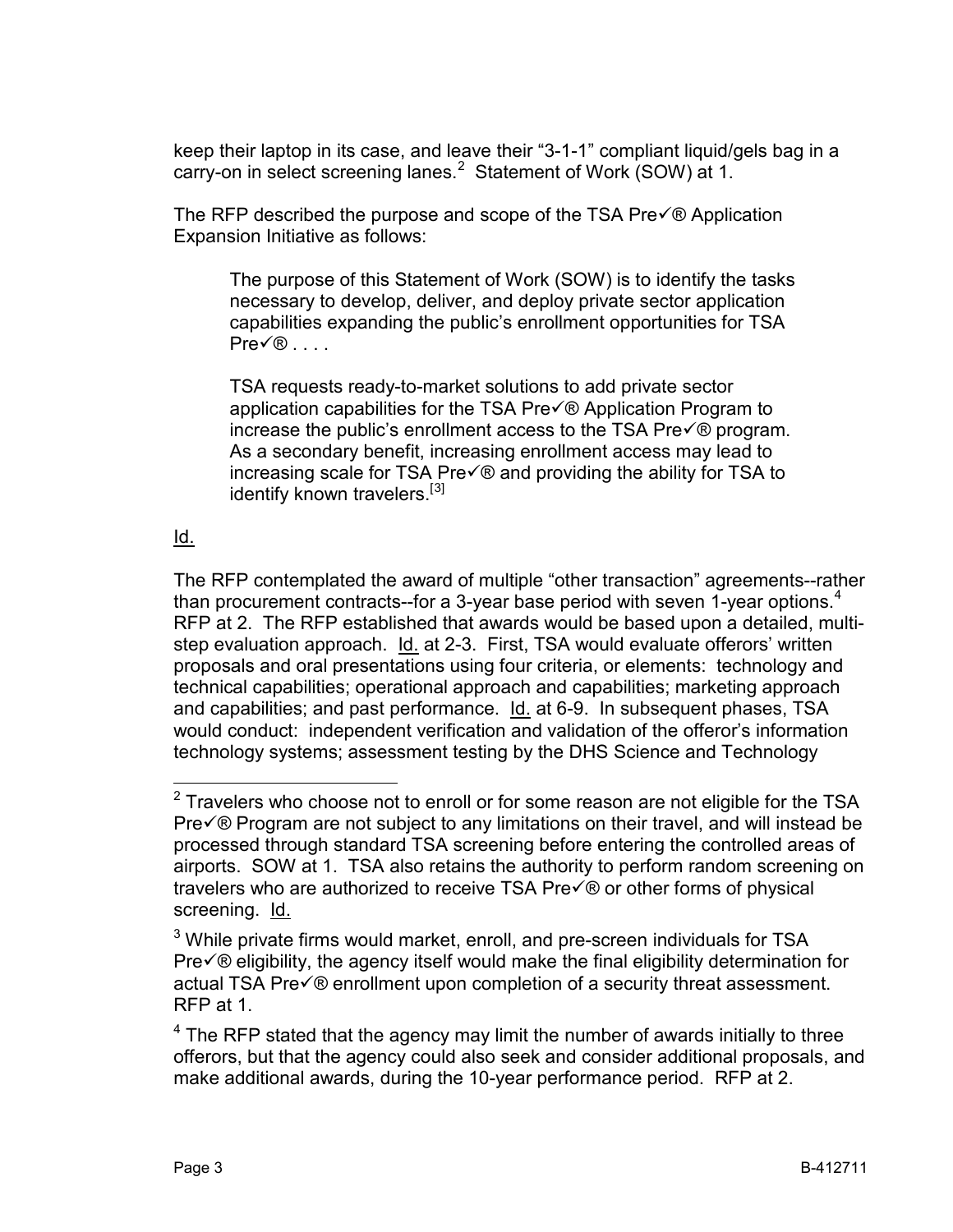Directorate; and an operational systems demonstration. Id. at 2-3. Thereafter, those offerors whose proposed solutions were found to be most advantageous to the government would be awarded "other transaction" agreements. Id. at 3, 14.

Also, while the solicitation set forth various technical capability factors upon which award would be based, cost to the government was not an evaluation criterion. In this regard, the RFP stated that:

### Cost Reimbursement

Successful offerors will provide these enrollment services, throughout the life of the resultant agreement, at no cost to the Government. Offerors must provide TSA a nominal fee per applicant to reimburse expenses related to the conduct of Government security threat assessments and make final enrollment determinations. Beyond this fee, Offerors are free to establish novel business models and pricing mechanisms to recover the costs of their efforts and continue to expand enrollments.<sup>[[5\]](#page-3-0)</sup>

## Id. at 2.

Prior to the issuance of the RFP, the head of the TSA contracting activity prepared a determination and findings (D&F) regarding the agency's decision to use "other transaction" agreements for the TSA Pre $\check{\sqrt{\theta}}$  Application Expansion Initiative. In its memorandum the agency official found that:

- TSA had statutory authority to enter into "other transaction" agreements.
- The agency had determined it necessary to use "other transaction" agreements with private entities to develop and deploy innovative solutions that would increase the number of individuals determined to pose a low risk to the transportation system, and who would be authorized to use expedited physical screening processes under the TSA Pre $\sqrt{\theta}$  initiative.
- The "other transaction" agreements would authorize selected entities to offer pre-screening services to the public, and to charge users fees for the services provided.
- The use of a procurement contract was not suitable for this requirement based on the anticipated relationships between the parties, and that the principal purpose of the "other transaction" agreement was not to acquire services for the direct benefit or use of the government (rather, the travelling public that may be

<span id="page-3-0"></span> <sup>5</sup> Additionally, "TSA will not provide any Government reimbursement of any cost incurred in making necessary studies or designs for the preparation of the systems or incurred in obtaining services or supplies." Id. at 2.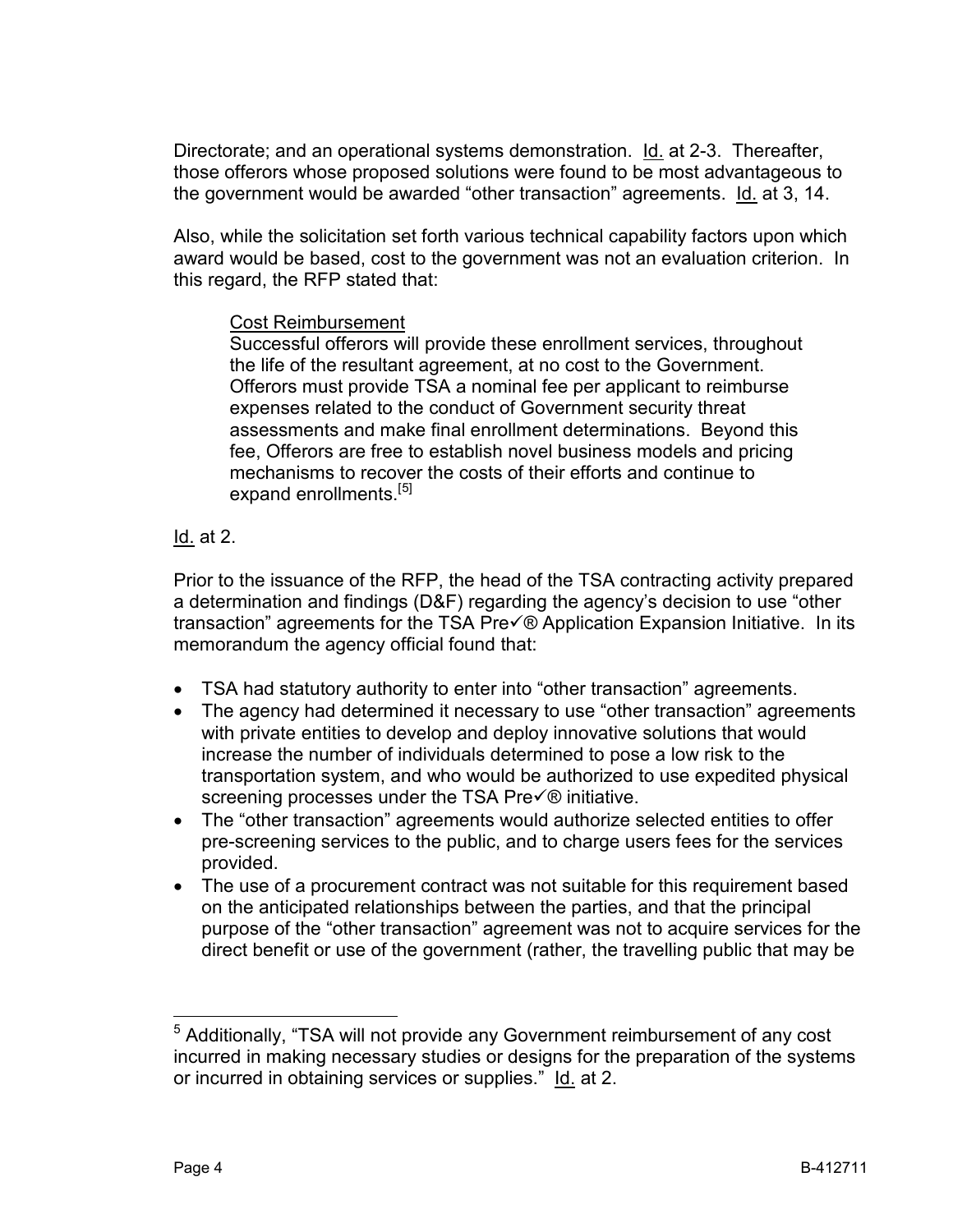authorized to use expedited screening processes was the beneficiary of the services). [6](#page-4-0)

• The method of soliciting and selecting "other transaction" agreement recipients would be through the use of full and open competition.

AR, Tab 2, TSA D&F, Dec. 12, 2014, at 1-2.

The head of the TSA contracting activity then determined that "other transaction" agreements were appropriate for this project and approved their use. Id. at 2.

On January 25, MorphoTrust sent an email to TSA, asserting that the use of a procurement contract was required and that the terms of the solicitation were defective in certain regards.<sup>[7](#page-4-1)</sup> Protest, attach. B, MorphoTrust Email to TSA, Jan. 25, 2016, at 1-4. On January 27, the day proposals were due, TSA informed MorphoTrust that notwithstanding the firm's concerns, "the agency is moving forward with the RFP." Id., attach. C, TSA Email to MorphoTrust, Jan. 27, 2016, at 1. MorphoTrust thereafter [DELETED], and filed its protest with our Office on February 5.<sup>[8](#page-4-2)</sup>

# **DISCUSSION**

MorphoTrust argues that TSA must use a procurement contract, rather than an "other transaction" agreement, to acquire the desired TSA Pre $\sqrt{\ }$  enrollment and pre-screening services. In support of its position the protester asserts that: (1) awardees under the solicitation will relieve TSA of statutorily-required duties that would otherwise be provided by agency personnel; (2) the prior use of a procurement contract to obtain these services is evidence that an "other transaction" agreement is inappropriate;  $9$  and (3) the RFP includes services, such

<span id="page-4-0"></span> $6$  The agency found that TSA would receive a secondary benefit, however, insofar as the number of pre-screened passengers would increase, thereby allowing more attention to be paid to travelers about whom nothing was known. Agency Report (AR), Tab 2, TSA D&F, Dec. 12, 2014, at 1.

<span id="page-4-1"></span> $<sup>7</sup>$  Although not labeled as such, we find that MorphoTrust's submission here met the</sup> requirements of an agency-level protest, i.e., a specific expression of dissatisfaction with the agency's actions and a request for relief. See Coulson Aviation (USA), Inc., B-411525, B-411525.2, Aug. 14, 2015, 2015 CPD ¶ 272 at 5.

<span id="page-4-2"></span> $8$  As MorphoTrust filed an agency-level protest challenging the terms of the RFP before closing, we also find that MorphoTrust filed a timely protest with our Office within 10 days of initial adverse agency action. See 4 C.F.R. § 21.2(a)(3).

<span id="page-4-3"></span> $9$  MorphoTrust had previously performed work under contract with TSA in support of the TSA Pre $\sqrt{\theta}$  Program (e.g., providing enrollment sites, collecting biographic and (continued...)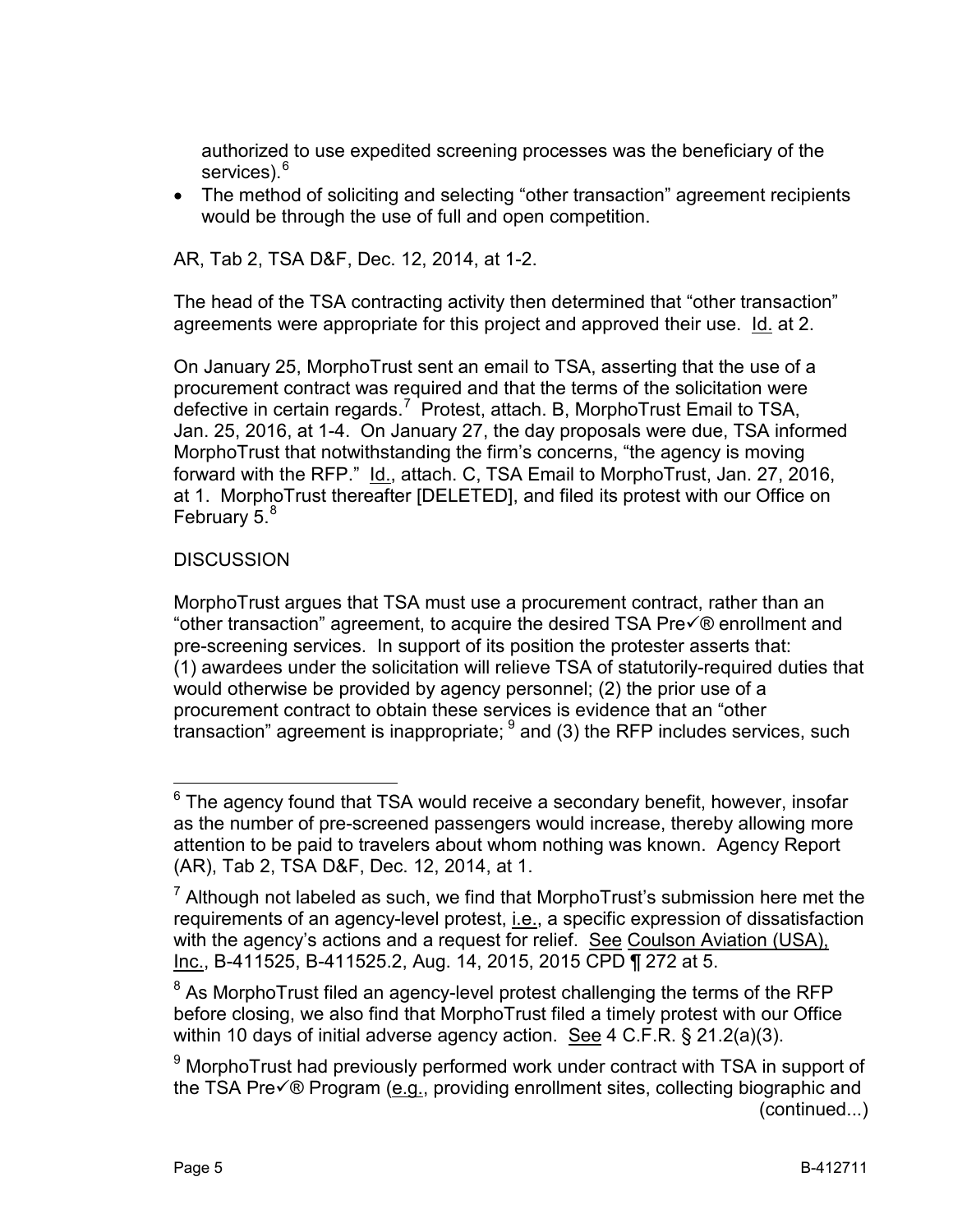as adjudication services, that have been previously performed by TSA personnel.<sup>[10](#page-5-0)</sup> MorphoTrust also argues that TSA's use of its "other transaction" authority "exempts TSA from adhering to important procurement statutes and regulations, and allows the Agency to avoid precisely the type of oversight and regulation that Congress intended for federal procurements." Protest at 1.

The agency maintains that the use of its "other transaction" authority is proper, as the TSA Pre $\check{\nabla}$ ® Application Expansion Initiative falls within the scope of the agency's "other transaction" authority. TSA also argues that, as intended by the Congress, the use of its "other transaction" authority to carry out the functions of the agency is discretionary. The agency further maintains that MorphoTrust has failed to allege a violation of applicable procurement statute or regulation. As detailed below, we find no basis on which to sustain the protest.

An "other transaction" agreement is a special type of legal instrument used for various purposes by federal agencies that have been granted statutory authority to use "other transactions." GAO's audit reports to the Congress have repeatedly reported that "other transactions" are "other than contracts, grants, or cooperative agreements that generally are not subject to federal laws and regulations applicable to procurement contracts." Defense Acquisitions: DOD Has Implemented Section 845 Recommendations but Reporting Can Be Enhanced, GAO-03-150, Oct. 9, 2002, at 1. $11$ 

#### (...continued)

 $\overline{a}$ 

<span id="page-5-1"></span><sup>11</sup> See also Federal Acquisitions: Use of 'Other Transaction' Agreements Limited and Mostly for Research and Development Activities, GAO-16-209, Jan. 7, 2016, at 1-6; Homeland Security: Further Action Needed to Promote Successful Use of Special DHS Acquisition Authority, GAO-05-136, Dec. 15, 2004, at 1 ("Other transactions are agreements other than government contracts, grants, and cooperative agreements . . . [and] are exempt from the Federal Acquisition Regulation (FAR), the government's Cost Accounting Standards, and various federal statutes. . . ."); Acquisition Reform: DOD's Guidance on Using Section 845 Agreements Could Be Improved, GAO/NSIAD-00-33, Apr. 7, 2000, at 3. The Congressional Research Service has expressed similar views. Library of Congress, Congressional Research Service, "Other Transaction (OT) Authority," No. 7-5700, July 15, 2011, at 1 ("There is no statutory or regulatory definition of 'other

(continued...)

biometric information from an applicant, and collecting the application fee). Contracting Officer's Statement, Mar. 4, 2016, at 11.

<span id="page-5-0"></span> $10$  MorphoTrust does not allege that the RFP requires the awardee to perform inherently-governmental functions that can only be done by agency personnel. Rather, the protester essentially argues that although the RFP requirements can be performed by a private entity such as itself, it must be done pursuant to a procurement contract rather than an "other transaction" agreement.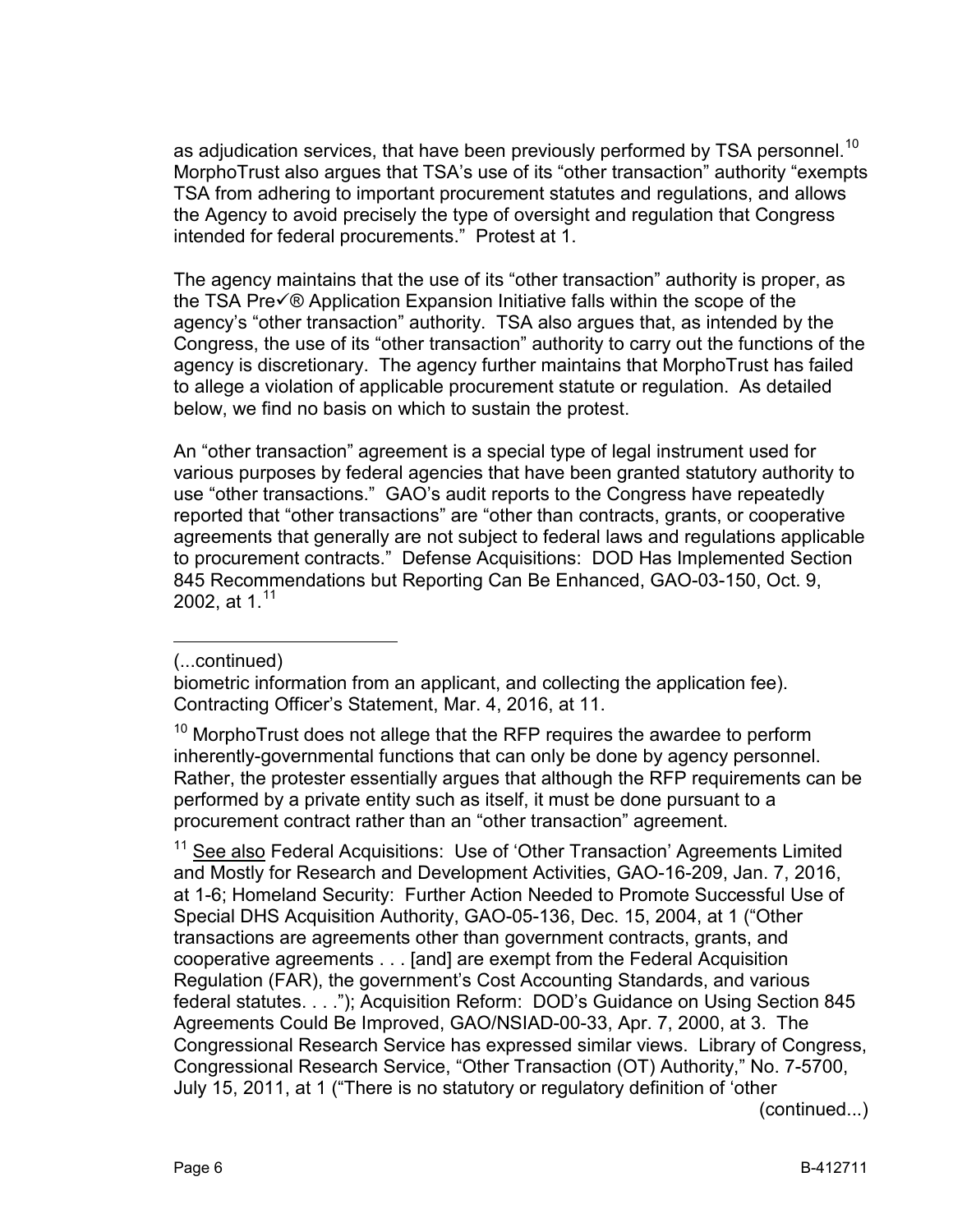TSA's authority to enter into "other transactions" was provided to it by the ATSA, which provides in pertinent part that,

The Administrator is authorized to enter into and perform such contracts, leases, cooperative agreements, or other transactions as may be necessary to carry out the functions of the Administrator and the Administration. The Administrator may enter into such contracts, leases, cooperative agreements, and other transactions with any Federal agency . . . or any instrumentality of the United States, any State, territory, or possession, or political subdivision thereof, any other government entity, or any person, firm, association, corporation, or educational institution, on such terms and conditions as the Administrator may consider appropriate.

# 49 U.S.C. § 106(l)(6).[12](#page-6-0)

The ATSA, does not define "other transactions" or otherwise provide guidance on its use by TSA. Congress has, however, previously recognized the expansiveness of this provision: when providing "other transaction" authority to the National Aeronautics and Space Administration (NASA), Congress characterized this to be a grant of "broad authority." See H.R. Rep. No. 1770, at 19 (1958), reprinted in 1958 U.S.C.C.A.N. 3160, 3178; see also H.R. Rep. No. 1758, at 50 (1958).

Under the Competition in Contracting Act of 1984 (CICA) and our Bid Protest Regulations, we review protests concerning alleged violations of procurement statutes or regulations by federal agencies in the award or proposed award of contracts for the procurement of goods and services, and solicitations leading to such awards. See 31 U.S.C. §§ 3551(1), 3552; 4 C.F.R. § 21.1(a). We have also found that agreements issued by an agency under its "other transaction" authority "are not procurement contracts, and therefore we generally do not review protests of the award, or solicitations for the award, of these agreements under our bid protest jurisdiction."[13](#page-6-1) Rocketplane Kistler, B-310741, Jan. 28, 2008, 2008 CPD

 $\overline{a}$ 

<sup>(...</sup>continued)

transaction,' though, in practice, it is defined in the negative: an ['other transaction'] is not a [procurement] contract, grant, or cooperative agreement."). See also "The Government Contracts Reference Book" (2nd ed. 1998) at 380.

<span id="page-6-0"></span> $12$  Specifically, the ATSA states that in carrying out its functions, TSA "shall have the authority as is provided to the Administrator of the Federal Aviation Administration under subsections (l) and (m) of section 106 [49 USCS § 106]." 49 U.S.C.  $§ 114(m)(1).$ 

<span id="page-6-1"></span><sup>&</sup>lt;sup>13</sup> In Exploration Partners, LLC, B-298804, Dec. 19, 2006, 2006 CPD ¶ 201 at 4, we set forth in detail our determination why "other transaction" agreements were not (continued...)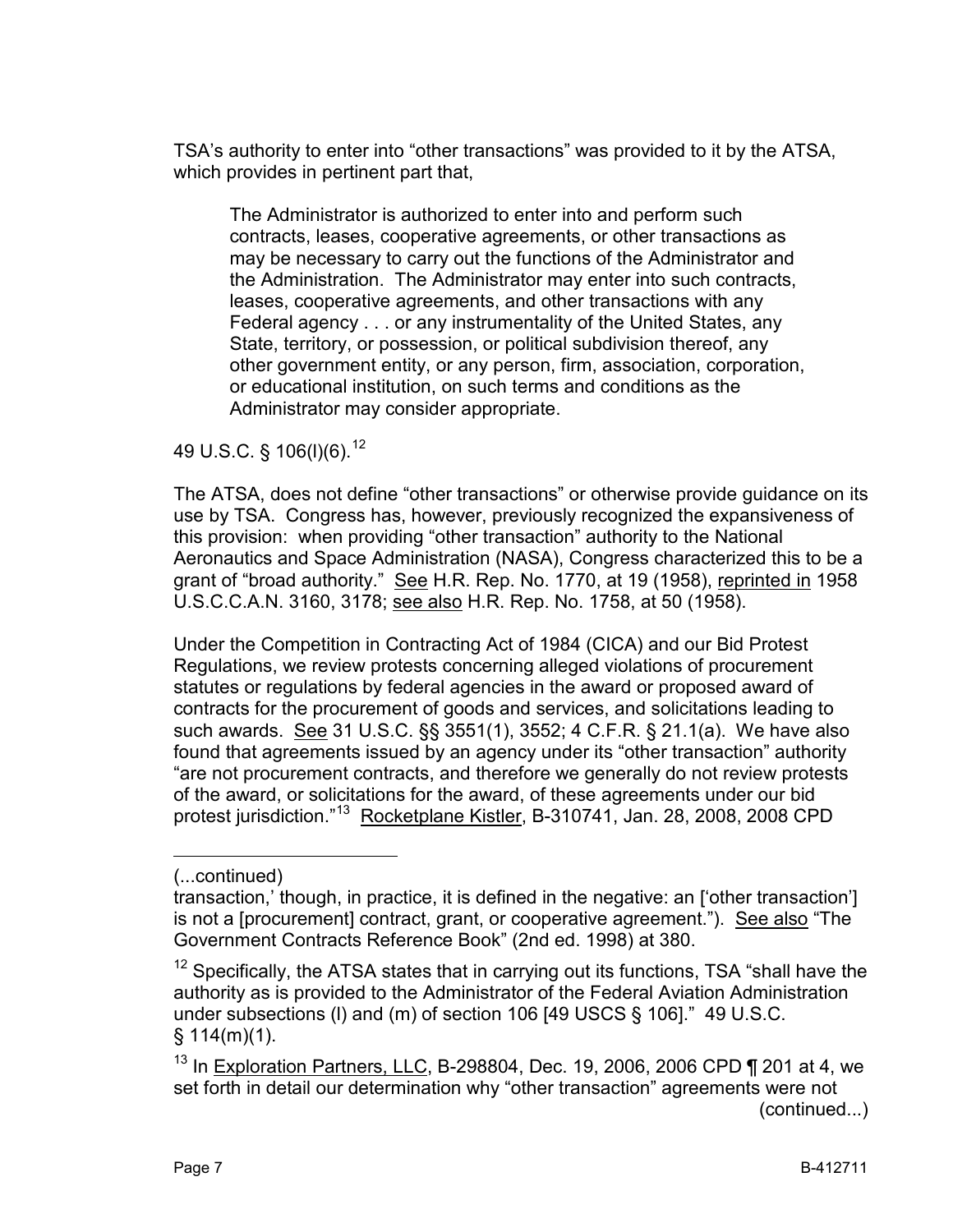¶ 22 at 3; see also Exploration Partners, LLC, B-298804, Dec. 19, 2006, 2006 CPD ¶ 201 at 3 (finding that "other transaction" agreements, cooperative agreements, and other non-procurement instruments are not procurement contracts); Strong Envtl., Inc., B-311005, Mar. 10, 2008, 2008 CPD ¶ 57 at 4 (GAO does not have jurisdiction to consider the award of a cooperative agreement); Sprint Commc'ns Co. L.P., B-256586, B-256586.2, May 9, 1994, 94-1 CPD ¶ 300 at 3. We will review, however, a timely protest that an agency is improperly using its "other transaction" authority. See Rocketplane Kistler, supra.

We find that TSA has statutory authority to enter into "other transaction" agreements, and the protester has not shown that TSA's use of this authority for the Preè Application Expansion Initiative is inconsistent with TSA's statute.

Congress granted "other transaction" authority to TSA. Specifically, TSA "is authorized to enter into and perform such contracts, leases, cooperative agreements, or other transactions as may be necessary to carry out the functions of the Administrator and the Administration." 49 U.S.C. § 106(l)(6) (emphasis added). Further, it is clear that the solicitation here for the TSA Pre $\sqrt{\theta}$  Application Expansion Initiative falls within the scope of TSA's "other transaction" authority. Unlike the limited "other transaction" authority provided to certain other federal agencies, TSA's "other transaction" authority may be used for any purpose "necessary to carry out" the agency's functions.<sup>[14](#page-7-0)</sup> There is no express statutory

 $\overline{a}$ 

<sup>(...</sup>continued)

procurement contracts subject to our bid protest review (the protest involved the use of "other transaction" agreements by NASA, with authorizing language almost identical to that provided to TSA). The starting point for our analysis was the statutory language used by Congress. Id. There, as here, the underlying statute in its grant of authority plainly distinguished between contracts and "other transactions." Id. "It is a cardinal principle of statutory construction that a statute ought to be so construed that, if it can be prevented, no clause, sentence, or word shall be superfluous, void, or insignificant." Id., citing TRW Inc. v. Andrews, 534 U.S. 19, 31 (2001). Applying this principle to the language of the statute at hand, we found that entering and performing "other transactions" could not be the same as entering and performing procurement contracts. Id. We therefore concluded that NASA's use of "other transaction" agreements was not tantamount to the award of contracts for the procurement of goods and services, which would be subject to our bid protest jurisdiction. Id. Additionally, for the same reason, i.e., so as to prevent any statutory clause, sentence, or word from becoming superfluous, void, or insignificant, we find that "other transaction" agreements are also distinct and separate from cooperative agreements.

<span id="page-7-0"></span> $14$  For example, the "other transaction" authority provided to the Department of Defense is generally limited to basic, applied, and advanced research projects. 10 U.S.C. § 2371(a).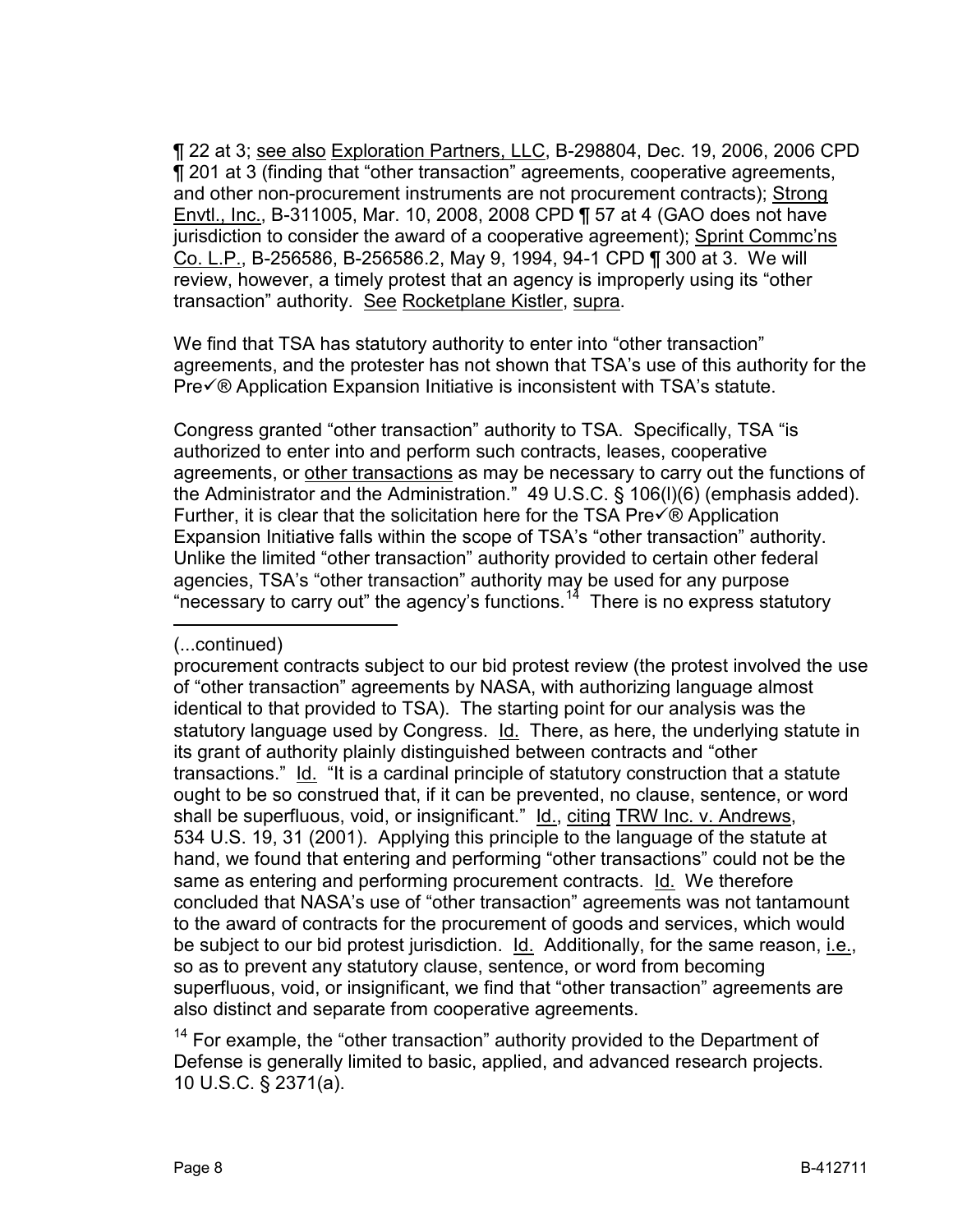prohibition on TSA using its "other transaction" authority for the  $Pre\sqrt{ }$   $\heartsuit$  Application Expansion Initiative, nor any statutory requirement that this particular program be done by means of a procurement contract.

Where, as here, a decision--such as whether to use "other transaction" authority--is authorized by statute or regulation, our Office will not make an independent determination of the matter. MCR Fed., LLC, B-401954.2, Aug. 17, 2010, 2010 CPD ¶ 196 at 5; Knights' Piping, Inc.; World Wide Marine & Indus. Servs., B-280398.2, B-280398.3, Oct. 9, 1998, 98-2 CPD ¶ 91 at 6. Instead, our review of a discretionary agency action is limited to whether the action undertaken was a knowing and authorized one. See, e.g., CIGNA Gov't Servs., LLC, B-401068.4, B-401068.5, Sept. 9, 2010, 2010 CPD ¶ 230 at 14 (holding that our review of an agency's discretion to waive an organizational conflict of interest was confined to whether the waiver outlined the extent of the conflict and was executed by a dulyauthorized agency official).

Here we find TSA's decision to use its "other transaction" authority unobjectionable. In this regard, the record reflects that the head of the TSA contracting activity prepared and duly executed a written determination that outlined the rationale for the agency's use of its "other transaction" authority for the TSA Pre $\sqrt{\theta}$  Application Expansion Initiative. The determination first recognized the "other transaction" authority possessed by the agency. The determination also included a detailed discussion of the bases for his conclusion that an "other transaction" agreement would provide flexibilities necessary to the successful accomplishment of the program, and would be in the best interests of the government. See AR, Tab 2, TSA D&F, Dec. 12, 2014, at 1-2. Additionally, there is no dispute that the head of the TSA contracting activity was authorized to make such a determination, or that the resulting solicitation was consistent in scope with the approved use of the agency's "other transaction" authority. We therefore have no basis to question the reasonableness of the agency's actions.[15](#page-8-0) See CIGNA Gov't Servs., LLC, supra.

MorphoTrust does not dispute that TSA possesses "other transaction" authority. Rather, MorphoTrust maintains that the agency is required by the Federal Grant and Cooperative Agreement Act (FGCAA) to conduct the TSA Pre $\check{\nabla}$  Application Expansion Initiative as a procurement contract.<sup>16</sup> We disagree.

<span id="page-8-1"></span> $16$  MorphoTrust also alleges that the agency's internal policy guidance on the use of "other transactions" requires TSA to use a procurement contract here. However, internal agency policy guidance does not establish legal rights and responsibilities such that actions taken contrary to it are subject to objection. NANA Servs., LLC, B-401951.5, B-401951.6, Sept. 27, 2012, 2013 CPD ¶ 50 at 5.

<span id="page-8-0"></span><sup>&</sup>lt;sup>15</sup> To the extent MorphoTrust believes that TSA may have abused its discretion to use "other transaction" authority, MorphoTrust can pursue avenues other than our bid protest review that it deems appropriate.